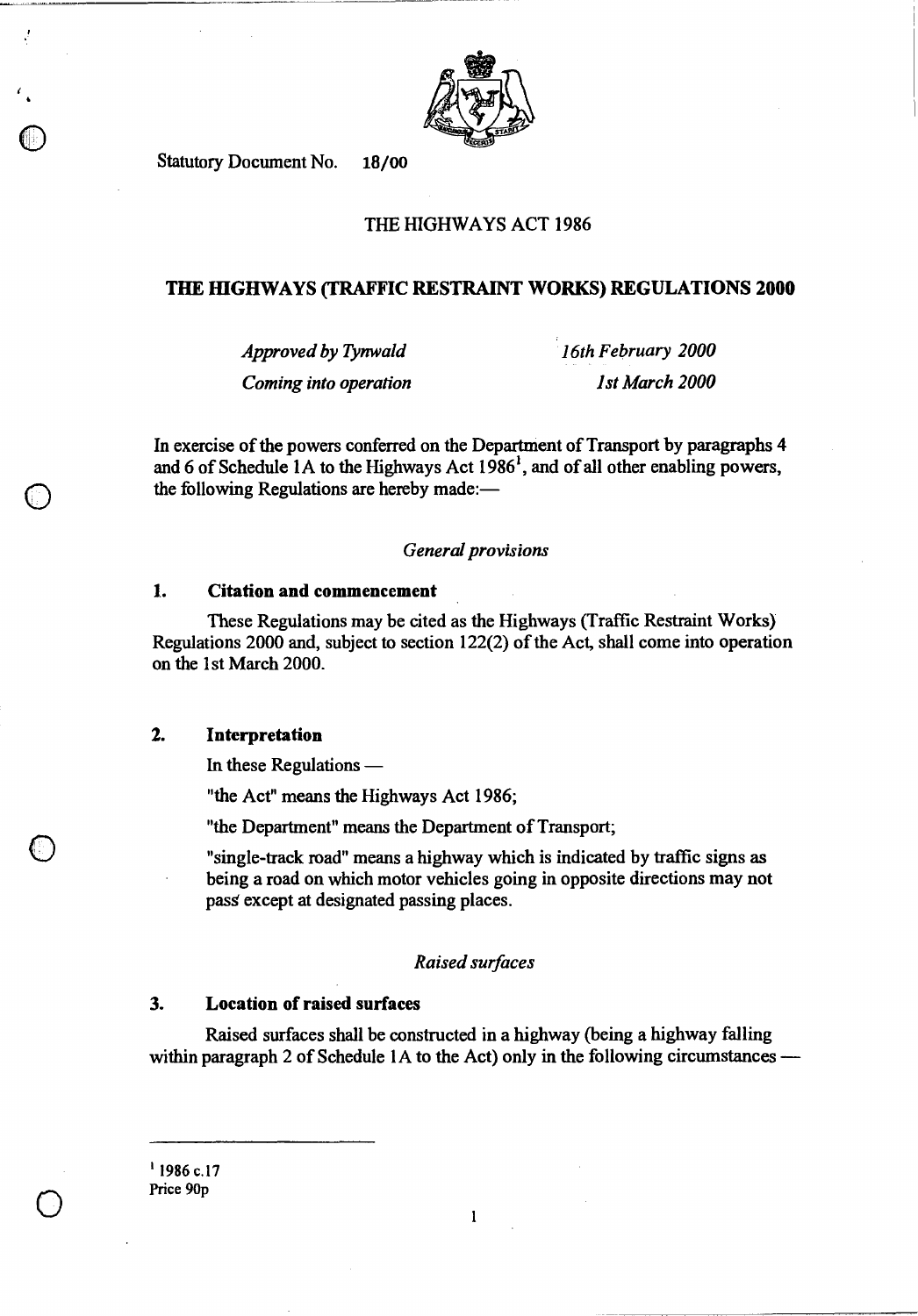(a) where the carriageway of the highway is designed or adapted for use by both pedestrians and vehicles;

۱,

- (b) where part of the carriageway is or is to be raised to the level of the adjacent footways in order to facilitate the crossing of the carriageway by pedestrians;
- (c) where the carriageway forms or is to form a level crossing over railway lines, or railway lines form or are to form a tramway within the carriageway; or
- (d) where the Department determines that a raised surface is necessary to discourage the driving of vehicles on the highway at a speed inappropriate to the character of the highway.

# **4. Construction of raised surfaces**

(1) A raised surface (including any ramp forming part of or associated with it) shall comply with the following requirements.

(2) Subject to paragraph (3), any ramp forming part of or associated with a raised surface —

- (a) shall be placed across the carriageway either
	- (i) at right angles to an imaginary line along the middle of the highway, or
	- (ii) if it is at the junction of the highway with another highway, at such angle as is appropriate to form a raised surface which is a continuation of a footway of that other highway;
- (b) shall not be placed under, or within 20m of, any part of a structure over the carriageway, any part of which is 6.5m or less above the surface of the carriageway;
- (c) shall not be placed above, or within 20m of, any part of a bridge over which the carriageway passes, or any part of a tunnel, culvert or similar structure beneath the carriageway;
- (d) shall not be placed within 20m of any rail forming part of the railway lines in a level crossing;
- (e) shall not in any case be placed within 2m of any rail forming part of railway lines (including railway lines forming a tramway within a carriageway);
- (f) shall not prevent the passage of pedestrians along the highway;
- (g) shall not obstruct any private access to any premises;
- (h) shall be not less than 450mm in length (measured parallel to an imaginary line along the middle of the highway from the point where the ramp joins the carriageway to the point where it joins that part of the raised surface which is not a ramp);
- (i) shall be so formed that the wheels of traffic passing over the ramp on to or from the raised surface are elevated above the surface of the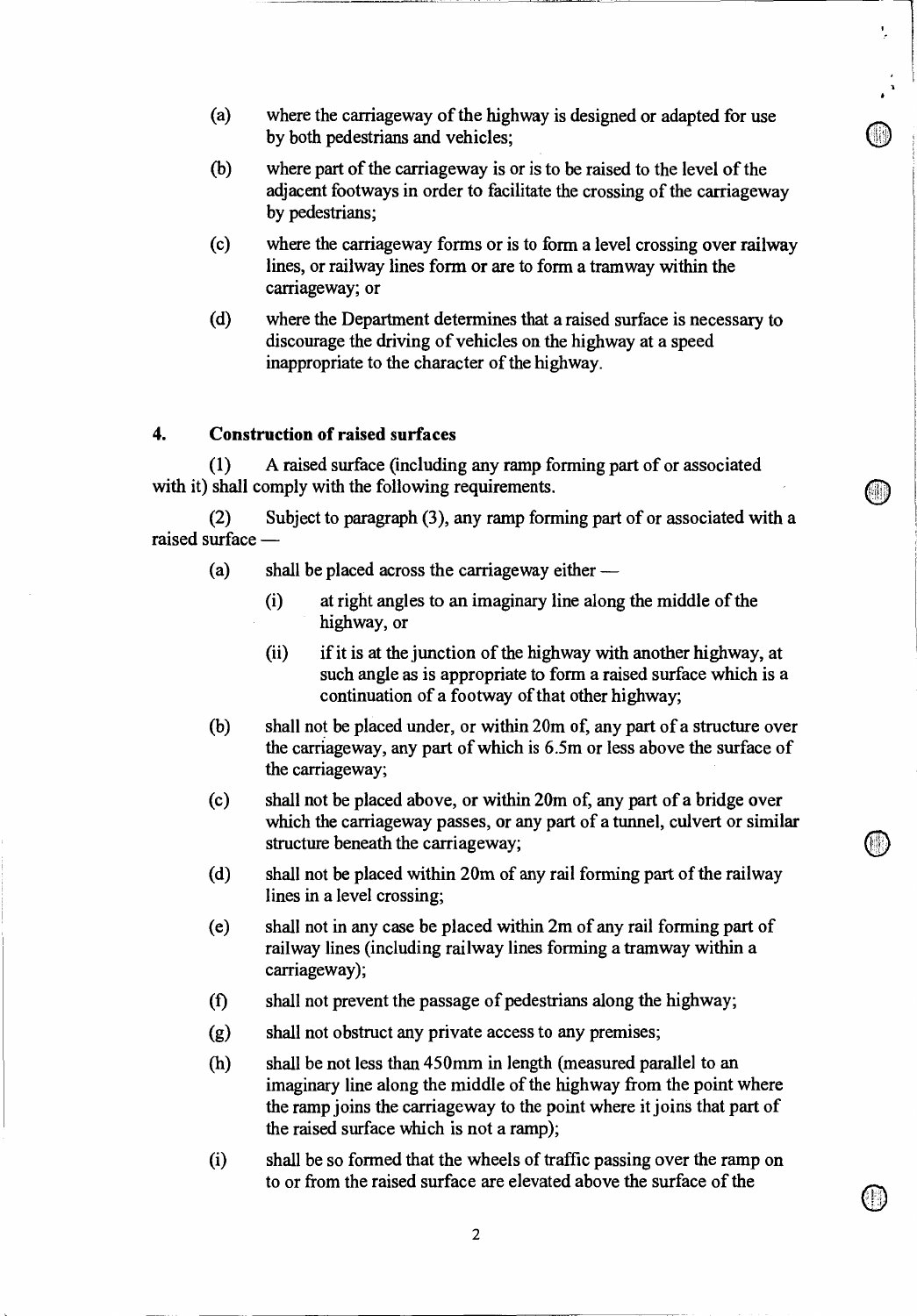carriageway, or lowered to the surface of the carriageway, as the case may be, by not less than 25mm and not more than —

- (i) 100mm, if there is no footway edged by a kerb alongside the ramp;
- (ii) the height of the face of a kerb alongside the ramp (any camber in the carriageway being disregarded for this purpose); or
- (iii) where the raised surface is to form a level crossing with railway lines or is to incorporate the rails of a tramway within the carriageway, the height of the top of the rails;
- shall not be placed within the limits of a pedestrian crossing as  $(i)$ indicated by road markings in accordance with regulations under section 7 of the Road Traffic Regulation Act  $1985^2$ .

(3) Paragraph (2)(a) to (d) does not apply where the highway is subject to a statutory speed limit for motor vehicles of 20 miles per hour or less or is a singletrack road.

(4) No vertical face of any part of the raised surface and any ramp associated with it shall exceed 6mm in height (measured vertically from top to bottom of the face).

(5) Where the raised surface is constructed so that 2 ramps of opposing slopes form a hump, the point where the ramps meet shall be so formed that the highest point of the surface comprises a level or convex surface between the slopes of the ramps.

### **5. Marking and lighting of raised surfaces**

(1) Subject to paragraph (2), the Department shall maintain, at or in relation to any raised surface in a highway falling within paragraph 2 of Schedule 1A to the Act, such traffic signs, in such positions, as the Department considers requisite for providing adequate visual warning to persons using the highway of the presence of the surface, or of a series of surfaces of which it forms part.

- (2) Paragraph (1) does not apply where the highway is  $-$
- (a) subject to a statutory speed limit for motor vehicles of 20 miles per hour or less, or
- (b) a single-track road.

(3) Any ramp forming part of or associated with a raised surface in a highway falling within paragraph 2 of Schedule 1A to the Act shall be either —

- (a) marked with a reflective road marking, or
- (b) illuminated during the hours of darkness by street lighting or by lighting specially provided.

(4) In this regulation "the hours of darkness" has the same meaning as in the Road Traffic Act  $1985^3$ .

 $2$  1985 c.20

 $\mathcal{I}$ 

 $\overline{\mathbf{3}}$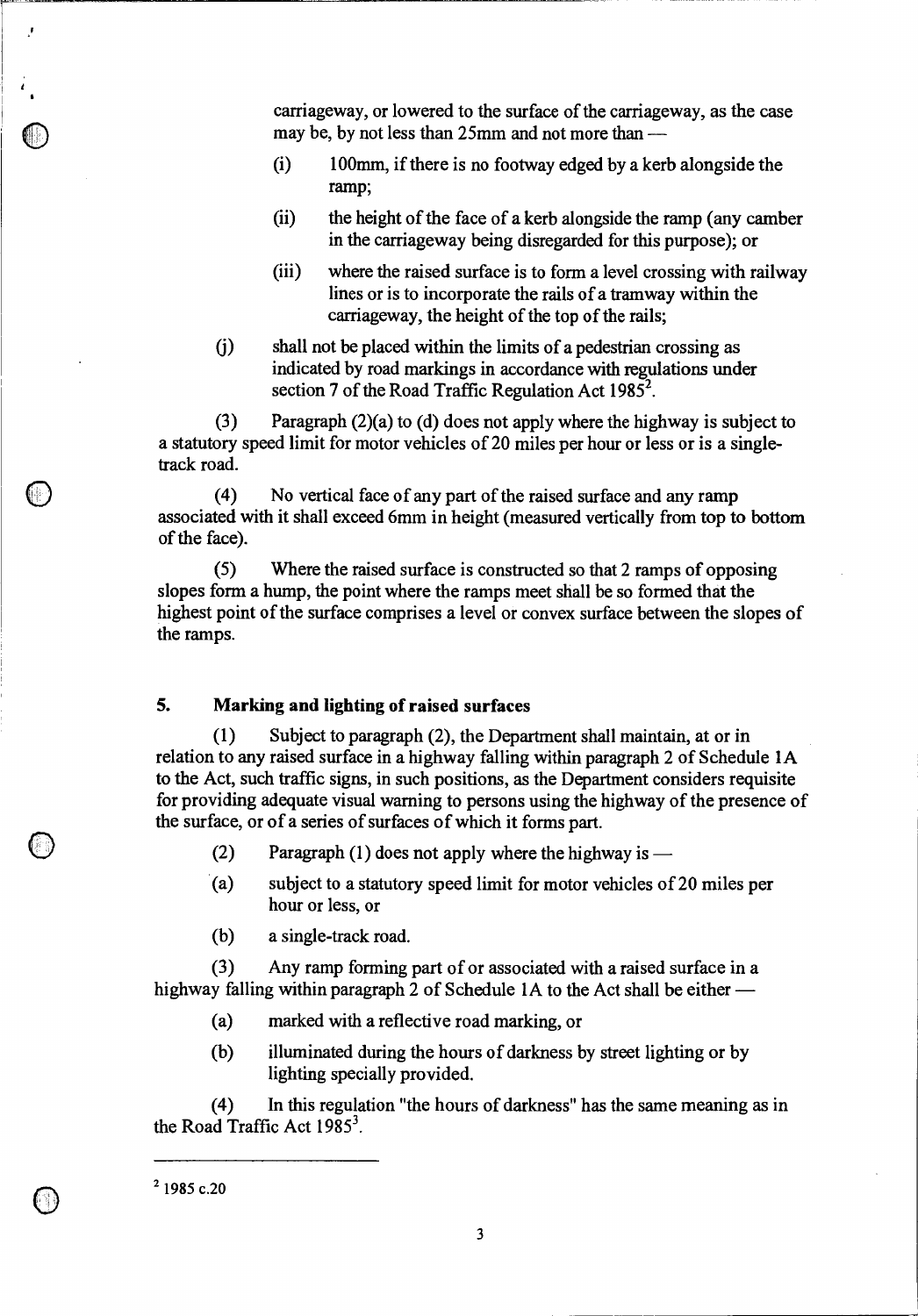## *Other traffic restraint works*

Â,

### **6. Other traffic restraint works**

(1) Subject to paragraph (2), the following descriptions of traffic restraint works are prescribed for the purposes of paragraph 5 of Schedule lA to the Act, namely any works, other than raised surfaces, in a carriageway or an area alongside the carriageway consisting of —

- (a) works to the surface which cause vibration in vehicles in motion on that surface;
- (b) works falling within any of the following provisions of the Act
	- (i) section  $10(1)(a)$  and (2) (traffic islands and associated works);
	- (ii) section 12(2) (raised paving, pillars, walls and fences);
	- (iii) section 13 (refuges);
	- (iv) section 17 (variation of widths of carriageways and footways);
- (c) works falling within section 20 of the Road Traffic Regulation Act 1985 (bollards etc. to give effect to traffic order).
- (2) Works are not prescribed for those purposes if they —
- (a) prevent the passage of vehicles of any class or animals, unless the use of vehicles of that class or animals, as the case may be, on the highway is subject to a statutory prohibition (within the meaning of the Road Traffic Act 1985);
- (b) prevent the passage of pedestrians in any footway in the highway, or in the carriageway if there is no footway;
- (c) obstruct any private access to any premises.

### **7. Consultation on traffic restraint works**

(1) Before constructing any works prescribed by regulation 6 in any highway maintainable at the public expense, the Department shall consult —

- (a) the local authority for the district in which the highway is situated;
- (b) the Chief Constable;
- (c) the Chief Fire Officer;
- (d) the Department of Tourism and Leisure; and
- (e) such other persons who use the highway, or organisations representing such persons, as the Department considers appropriate.

(2) For the purpose of facilitating consultation under paragraph (1) the Department may —

 $3$  1985 c.23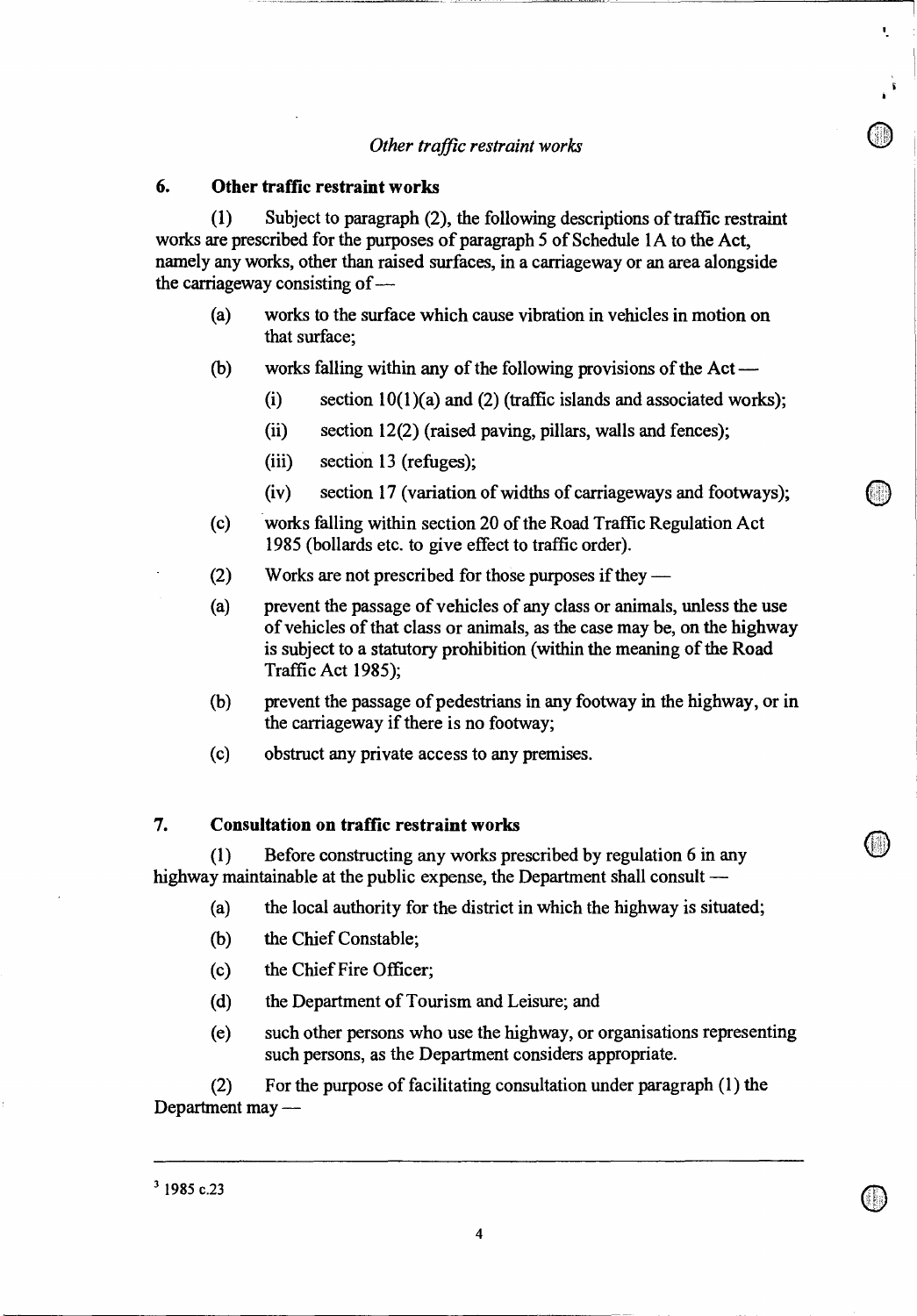- (a) lay out temporary works to illustrate the location, nature, extent and effect of the proposed works, and
- (b) modify those works.

### **8. Construction of certain works**

(1) Traffic restraint works falling within regulation  $6(1)(a)$  shall comply with the following requirements.

(2) No vertical face of any part of the works shall exceed 6mm in height (measured vertically from top to bottom of the face).

(3) No part of the works shall be more than 15mm above the surface in which it is set or laid.

(4) The slope of any part of the works, in relation to the plane of the surface in which it is set or laid, shall not exceed 15°.

#### **9. Marking of traffic restraint works**

(1) Subject to paragraph (2), the Department shall maintain at or in relation to any works prescribed by regulation 6 in a highway maintainable at the public expense such traffic signs, in such positions, as the Department considers requisite for providing adequate visual warning to persons using the highway of the presence of the works.

- (2) Paragraph (1) does not apply where —
- (a) the highway is subject to a statutory speed limit for motor vehicles of 20 miles per hour or less or is a single-track road; or
- (b) other traffic signs, or the works themselves, give adequate warning of the works.

MADE  $\bigcirc$ 

 $\bigcirc$ 

þ

| . .<br>onuar | 2000 |
|--------------|------|
|              | Otr  |

Minister for Transport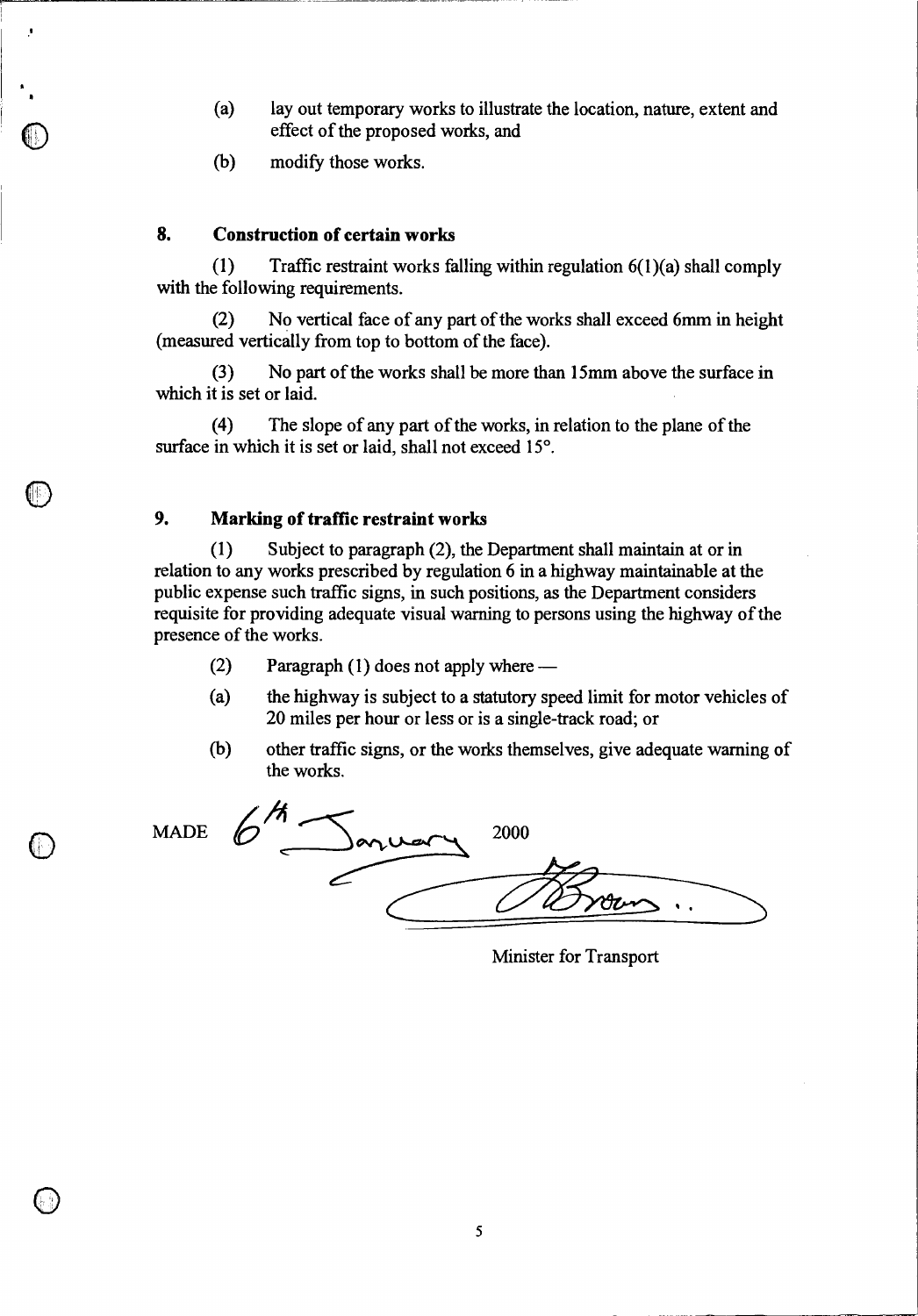#### EXPLANATORY NOTE

 $\circledcirc$ 

ŧ,

 $\bigcirc$ 

 $\bigcirc$ 

### *(This note is not part of the Regulations.)*

These Regulations supplement Schedule 1A to the Highways Act 1986, which provides for the construction and maintenance of raised surfaces and other traffic calming measures ("traffic restraint works") in maintainable highways. Provision is made limiting the circumstances in which raised surfaces may be installed (reg.3), laying down specifications for such surfaces (reg.4), and requiring them to be signed and lighted in certain cases (reg.5). Certain other works are prescribed for the purposes of Schedule 1A (reg.6), and requirements are imposed for consultation before they are installed (reg.7); specifications for such works (reg.8) are laid down, and they are required to be signed in certain cases (reg.9).